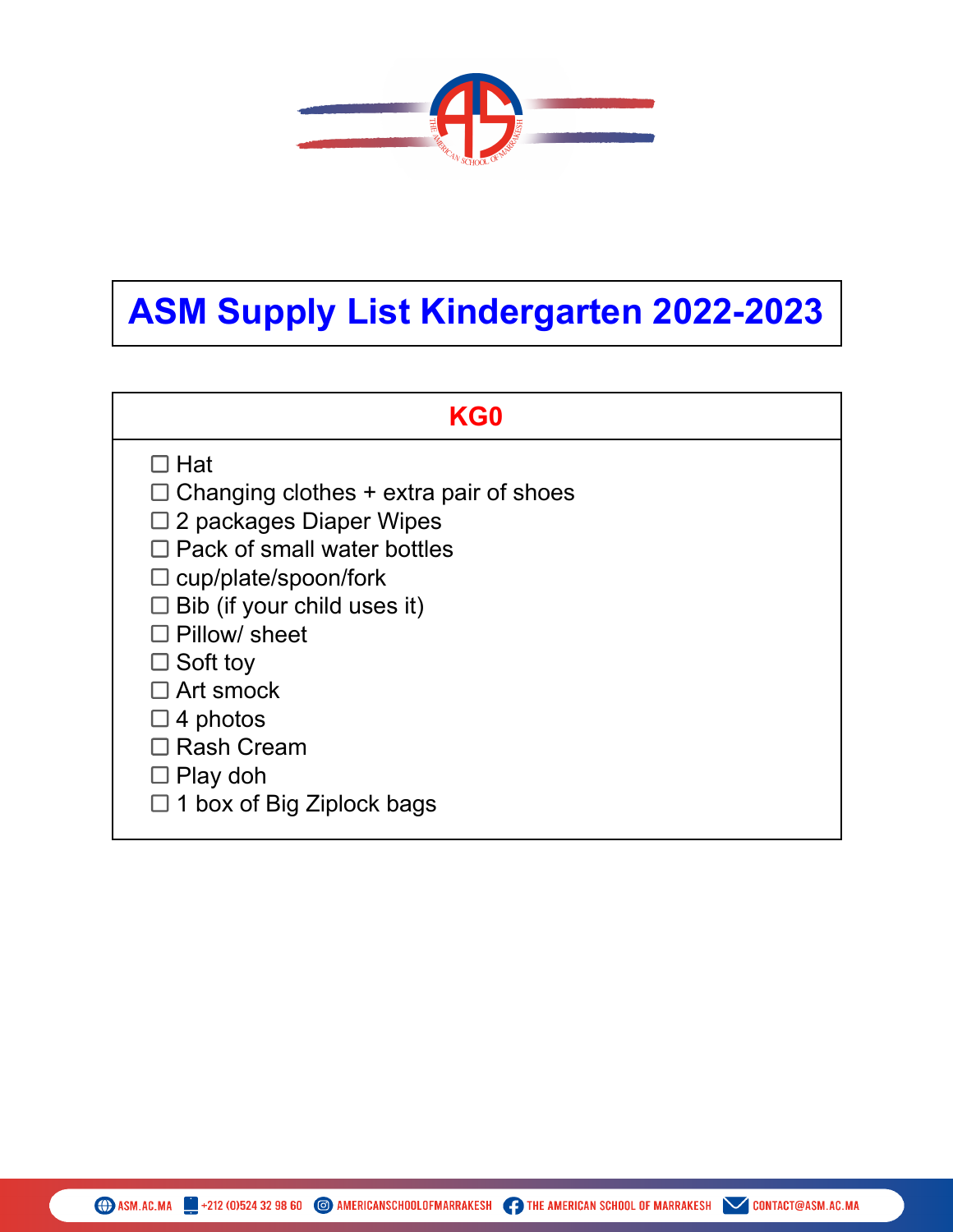

| KG1                                                                                                                                                                                                                                                                                                                                                                                           |
|-----------------------------------------------------------------------------------------------------------------------------------------------------------------------------------------------------------------------------------------------------------------------------------------------------------------------------------------------------------------------------------------------|
| $\Box$ 1 reusable plastic plate<br>$\Box$ 1 reusable plastic cup<br>$\Box$ 1 reusable fork,<br>$\Box$ 1 reusable spoon (child size)<br>$\Box$ 1 set of bedding: a pillow + pillowcase + bedsheet<br>$\Box$ 1 set of clothes (top, bottom, underwear and undershirt, socks)<br>$\Box$ 1 Apron<br>$\Box$ 1 hat/ cap<br>$\Box$ Ziplock bags- Large- 1 pack<br>$\Box$ Ziplock bags- Small- 1 pack |
| $\Box$ Wet Wipes- 2 packs                                                                                                                                                                                                                                                                                                                                                                     |
| $\Box$ 1 reusable water bottle                                                                                                                                                                                                                                                                                                                                                                |
| $\Box$ 1 backpack (NO WHEELS/ NO TROLLEY)<br>$\Box$ Playdough-2 box sets- Assortment of colors (12 individual<br>pieces in total)                                                                                                                                                                                                                                                             |
| $\Box$ Fat Felt tip pens (thick for easy child's grip)- 2 packets-<br>assortment of colors                                                                                                                                                                                                                                                                                                    |
| $\Box$ Regular Felt tip pens- 2 packets- assortment of colors<br>$\Box$ Glue stick X 4 boxes<br>$\Box$ Fat grip pencils X 2 boxes<br>$\Box$ Fat color pencils X 2 boxes<br>$\Box$ Disposable plates 1 pack Disposable cups 1 pack Disposable                                                                                                                                                  |
| spoons 1 pack Disposable forks 1 pack Transparent Plastic<br>folders with buttons - 3 pieces                                                                                                                                                                                                                                                                                                  |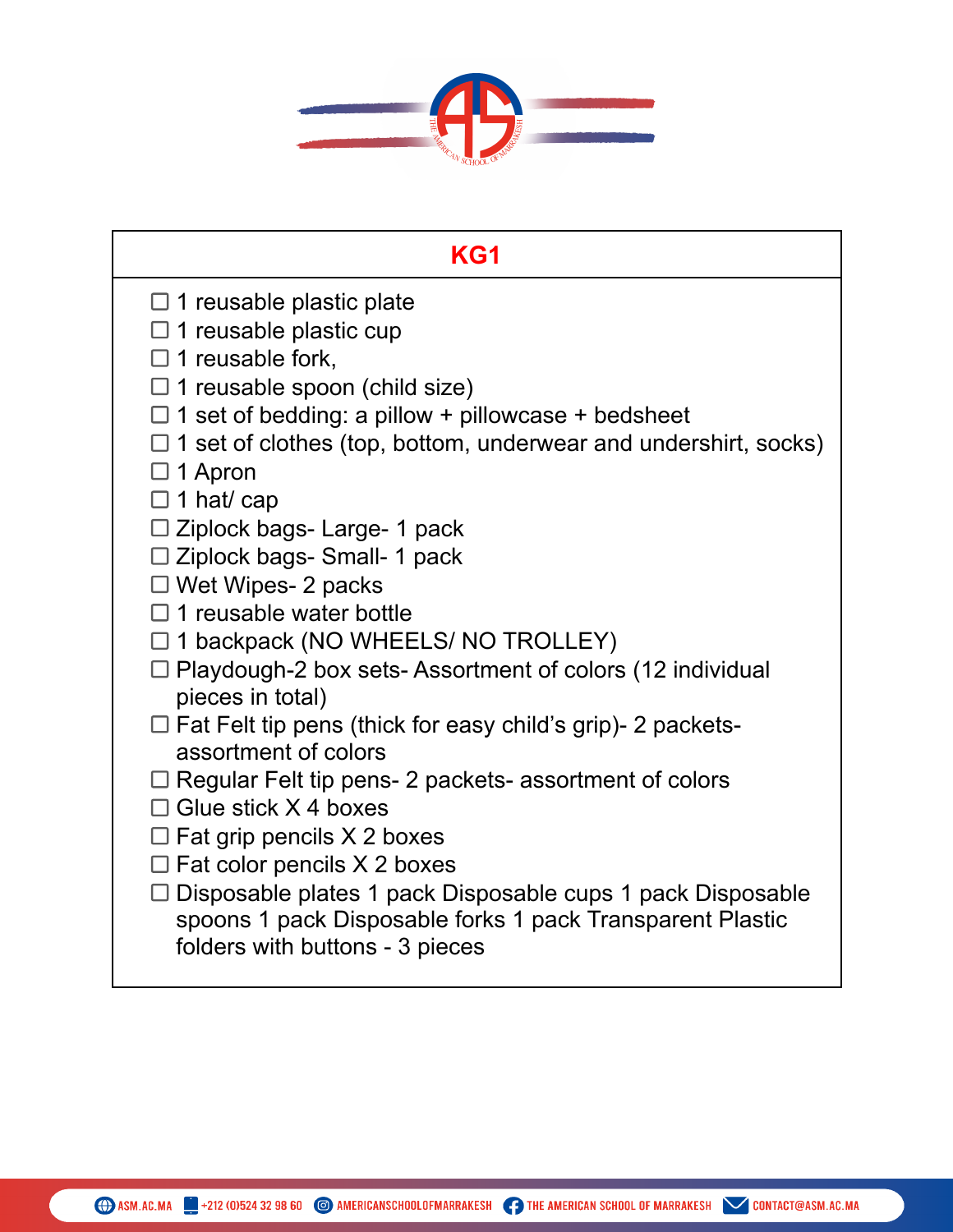

| KG2                                                                                                                                                                                                                                                                                                         |
|-------------------------------------------------------------------------------------------------------------------------------------------------------------------------------------------------------------------------------------------------------------------------------------------------------------|
| $\square$ 2 washable masks<br>$\Box$ Tablet & charger<br>□ Hat<br>$\Box$ Reusable water bottle<br>$\Box$ Change of clothing<br>$\Box$ Disposable spoons, forks, cups and paper plates<br>$\Box$ 1 box Ziploc bags<br>$\Box$ 1 box of colored pencils<br>$\Box$ 1 pack of markers<br>$\Box$ 1 box of crayons |
| $\Box$ 2 packages wet wipes<br>$\Box$ 2 sheets and a small pillow                                                                                                                                                                                                                                           |
| $\square$ 4 glue sticks<br>Play doh                                                                                                                                                                                                                                                                         |